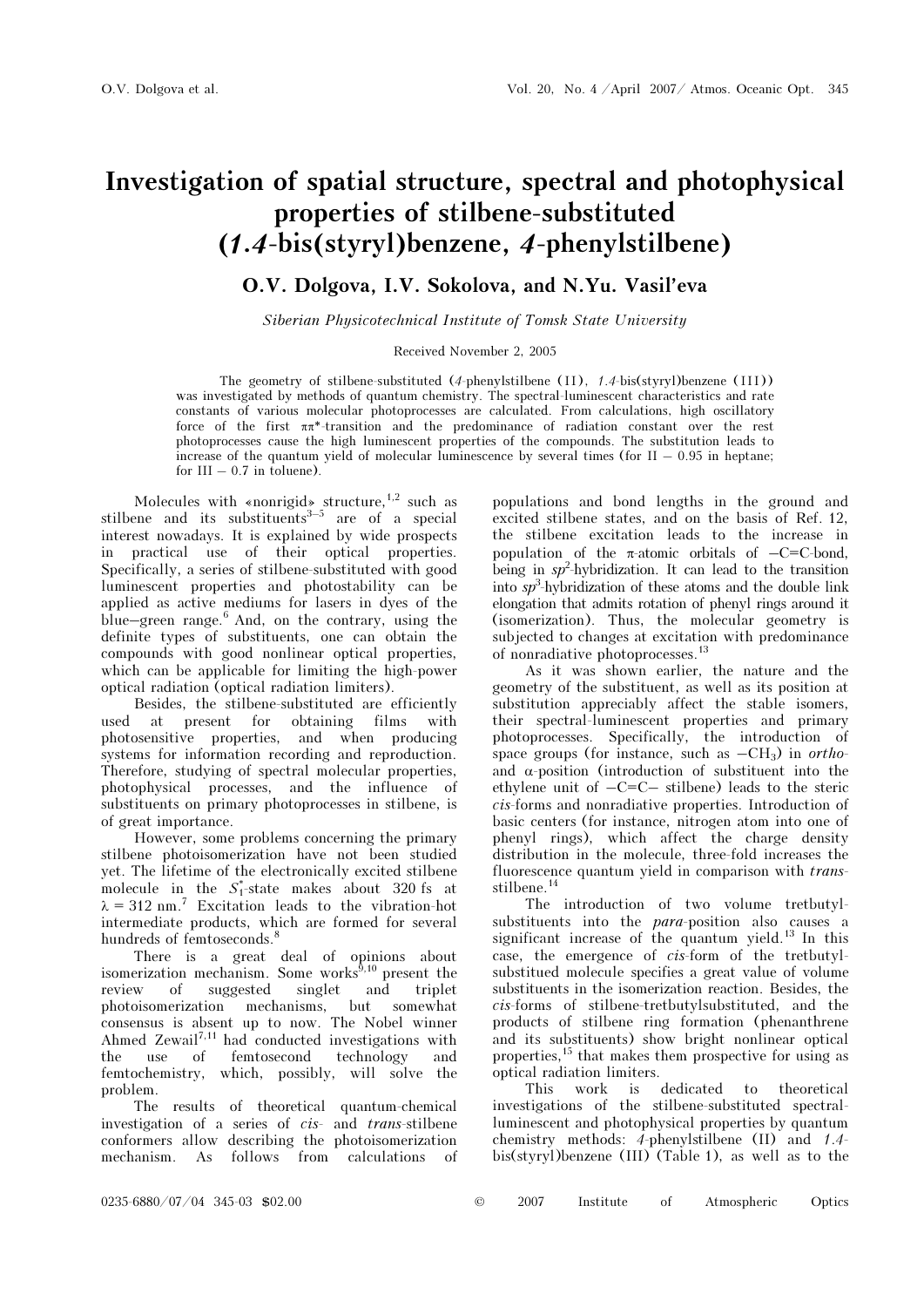effect of substitution on spectral properties and photoisomerization. These compounds are known as good luminophores; however, the reasons of these radiative properties and the photoprocesses in these compounds are of a special interest.

Table 1. Structure of the investigated molecules

| No. | Name                  | Structure                                         |
|-----|-----------------------|---------------------------------------------------|
|     | <i>trans-Stilbene</i> | $trans\text{-}Ph\text{-}HC\text{=}CH\text{-}Ph$   |
| ПΙ  | 4-phenylstilbene      | $Ph-HC=CH-Ph-Ph$                                  |
|     |                       | III   1.4-bis(styryl)benzene Ph-HC=CH-Ph-HC=CH-Ph |

The scientific group of the Institute of Single Crystals in Khar'kov $^{16}$  has synthesized these structures and the experts of the Siberian Physicotechnical Institute<sup>17</sup> have analyzed their spectral-luminescent properties presented in Table 2.

Table 2. Experimental spectral-luminescent properties of the compounds $17,18$ 

| No | $\lambda_{\rm abs}, \text{ nm}$ | $\varepsilon \cdot 10^{-3}$<br>$/$ (mole·cm) | $\lambda_{\text{fl}}$ , nm | $\varphi_{fl}$ | $\Delta v$ , cm <sup>-1</sup> |
|----|---------------------------------|----------------------------------------------|----------------------------|----------------|-------------------------------|
|    | 308                             | 25.8                                         | 348                        | 0.05           | 3200                          |
| Н  | 327                             | 38.5                                         | 376                        | 0.90           | 3900                          |
| ГT | 357                             | 59.0                                         | 413                        | 0.78           | 4000                          |

Note.  $\lambda$  is the wavelength;  $\varphi_{\text{fl}}$  is the fluorescence quantum yield; Δν is the Stokes shift

Table 2 shows that luminescent characteristics of the molecules II and III are appreciably improved as compared to the trans-stilbene themselves; the substitution has lead to a considerable increase in the fluorescence quantum yield of the compounds: 0.9 in toluene for II; 0.78 in heptane for III. The role of photoisomerization is reduced in this case, and the probability of radiation process from the excited state is increased.

Optimization of molecular geometry of II and III by the semiempirical methods AM1 and PM3 points that molecules in the ground state exist predominantly in the plane trans-form. Addition of a phenyl ring for the molecule II or the phenyl ring with one more ethylene link  $(-CH=CH-Ph,$ molecule III) in pair-position of the trans-stilbene leads to the molecular geometry stabilization in plane conformations described by the experimental absorption spectra of the compounds.<sup>18</sup>

For studying the photophysical and spectral properties of molecules II and III, the quantumchemical calculations were conducted by the INDO/S method, which allows obtaining the broad spectral information: energies of the excited states, moments and forces of oscillators for transitions, nature of absorption bands, rate constants of different processes occurring in the molecule after excitation by light.19,20 Table 3 presents the calculated data for the investigated molecules.

Complementary addition of a phenyl ring to the pair-position of the trans-stilbene leads to the increase of the conjugated  $\pi$ -system of the molecule and to the objective long-wave shift in the absorption spectrum. However, transition and form of the spectrum do not change appreciably in this case. The force of the oscillator and intensity of the first  $\pi\pi^*$ transition were increased. Calculation of population and bond lengths for the molecule II in the ground and excited  $S_{1}^{*}$  states shows only insignificant change in geometry at excitation of the molecule II. Thus, the rate of radiation photoprocess is much higher, than nonradiative internal and intersystem conversions. High theoretical value of the fluorescence quantum yield of the compound II  $(\varphi_{\text{fl}} \sim 0.95)$  agrees with experimental value.

As well as in trans-stilbene, the intensive maximum in absorption and fluorescence spectrum forms the  $\pi \pi^*$ -transition  $S_0 \to S_1^*$  in the molecule III, polarized along the long molecular axis. Addition of one more ethylene link with a phenyl ring  $(-CH=CH-Ph)$  in *pair-position of the trans-stilbene* leads to the double increase in oscillator force of the first intensive transition. A significant bathochromic shift is observed in the absorption spectrum for III as compared to the stilbene. Calculation of population and bond lengths for III in the ground and excited  $S_1^*$ -state specifies a weak change in ethylene link lengths at excitation in several parts per hundreds of angstrom. Thus, unlike the trans-stilbene, for which excitation causes the double link loosening and rotation of phenyl rings, this process does not occur<br>in the molecule III; the probability of in the molecule III; the probability of photoisomerization is small; the molecules remain predominantly in trans-conformations.

Table 3. Spectral characteristics, constants of photoprocesses, bond populations of the molecular trans-forms, calculated by the  $\overline{INDO}/S$  method, and bond lengths

| No | Frank-Condon state |                             |      | Fluorescent $S_1^*$ -state                                   |                                           |                     |      |                                                          |                                           |
|----|--------------------|-----------------------------|------|--------------------------------------------------------------|-------------------------------------------|---------------------|------|----------------------------------------------------------|-------------------------------------------|
|    | $S_i$              | $\lambda_{\text{abs}}$ , nm |      | $k, c^{-1}$                                                  | $P_{AB}$ and l, A                         | $\lambda_{fl}$ , nm |      | $k, c^{-1}$                                              | $P_{AB}$ and l, A                         |
|    | $\pi\pi^*$         | 292                         | 1.21 | $k_r \sim 10^9$                                              | $P_{AB}(-C=C-)=1.068$                     | 334                 | 1.37 | $k_r \sim 8 \cdot 10^8$                                  | $P_{AB}(-C=C-)=0.877$                     |
|    | $2 \pi \pi^*$      | 276                         | 0.03 | $k_{ic} \sim 10^4$<br>$0.04 \mid k_{isc} \sim 7 \cdot 10^8$  | $P_{AB}(-C-C=C) = 0.834$                  | 288                 | 0.02 | $k_{ic} \sim 3 \cdot 10^5$                               | $P_{AB}(-C-C=C) = 0.934$                  |
|    | $3 \pi \pi^*$      | 277                         |      |                                                              | $l(-C=C-) = 1.344$<br>$l(-C-C=C) = 1.453$ | 287                 | 0.01 | $k_{isc} \sim 10^{10}$<br>$\varphi_{\rm fl} \sim 0.07$   | $l(-C=C-) = 1.421$<br>$l(-C-C=C) = 1.412$ |
| П  | l ππ*              | 320                         | 1.76 | $k_r \sim 10^9$                                              | $P_{AB}(-C=C-) = 1.051$                   | 360                 |      | $1.93 \mid k_r \sim 10^9$                                | $P_{AB}(-C=C-) = 0.912$                   |
|    | $2 \pi \pi^*$      | 288                         | 0.02 | $k_{ic} \sim 10^7$<br>$k_{isc} \sim 10^8$                    | $P_{AB}(-Ph - Ph) = 0.867$                | 297                 | 0.02 | $k_{ic} \sim 10^6$                                       | $P_{AB}(-Ph - Ph) = 0.922$                |
|    | $3 \pi \pi^*$      | 278                         | 0.01 |                                                              | $l(-C=C-) = 1.361$<br>$l(-Ph-Ph) = 1.465$ | 286                 | 0.01 | $k_{isc} \sim 10^7$<br>$\varphi_{\rm fl}$ $\sim 0.95$    | $l(-C=C-) = 1.416$<br>$l(-Ph-Ph) = 1.443$ |
| Ш  | $1\pi\pi^{*}$      | 332                         | 2.20 | $k_r \sim 10^9$<br>$k_{ic} \sim 10^5$<br>$k_{isc} \sim 10^9$ | $P_{AB}(-C=C-) = 1.067$                   | 373                 |      | 2.29 $k_r \sim 2 \cdot 10^9$                             | $P_{AB}(-C=C-)=0.966$                     |
|    | $2 \pi \pi^*$      | 292                         | 0.02 |                                                              | $P_{AB}(-C-C=C) = 0.835$                  | 302                 | 0.02 | $k_{ic} \sim 10^5$                                       | $P_{AB}(-C-C=C) = 0.890$                  |
|    | $3\pi\pi$ *        | 277                         | 0.01 |                                                              | $l(-C=C-) = 1.344$<br>$l(-C-C=C) = 1.451$ | 283                 | 0.01 | $k_{isc} \sim 6 \cdot 10^8$<br>$\phi_{\rm fl} \sim 0.76$ | $l(-C=C-) = 1.385$<br>$l(-C-C=C) = 1.432$ |

Note. f is the oscillator force; k are the photoprocess constants;  $P_{AB}$  are the bond populations; l are the bond lengths.